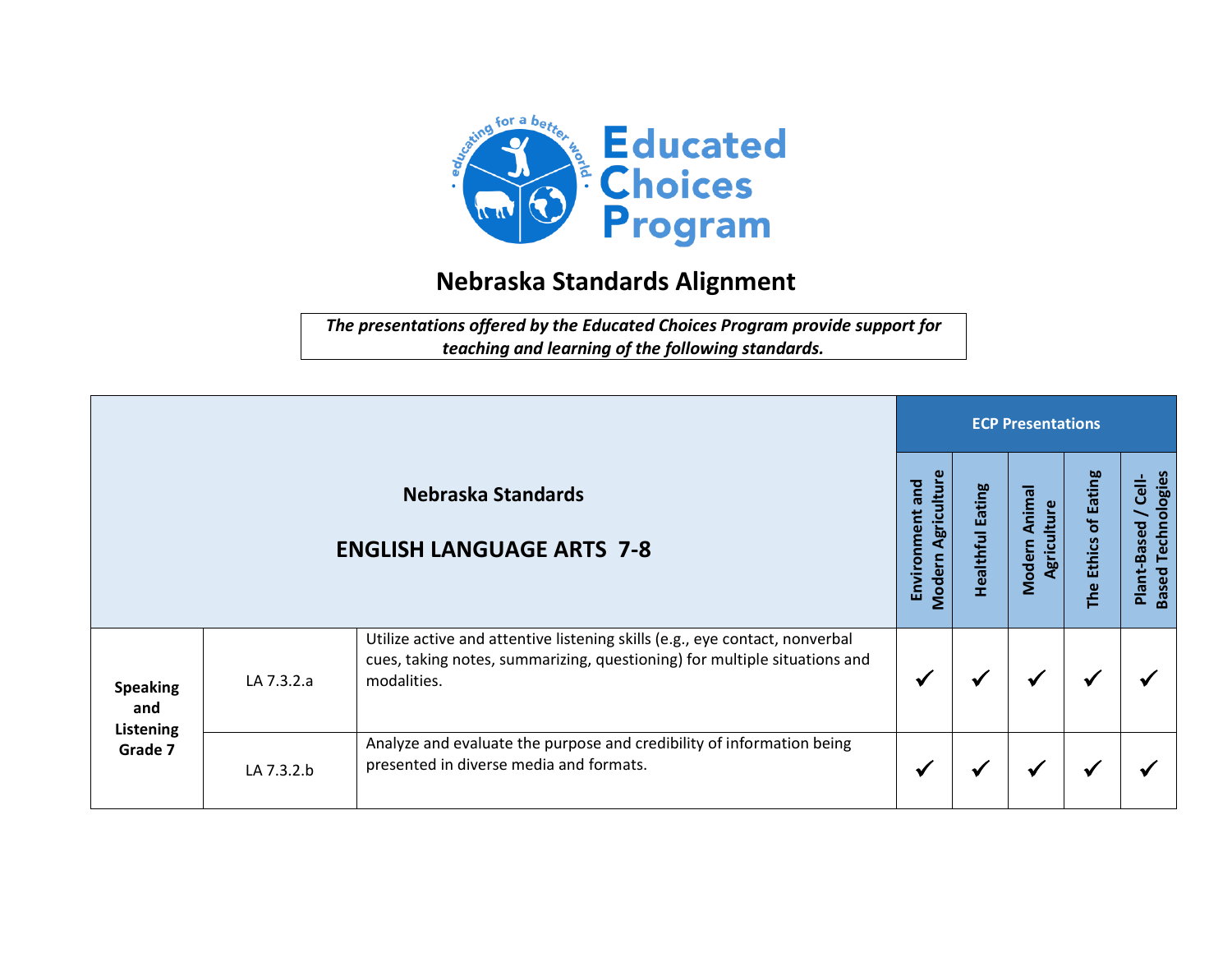| <b>Speaking</b><br>and<br>Listening<br>Grade 7 | LA 7.3.3.d | Listen, ask probing questions, and interpret information being<br>communicated and consider its contribution to a topic, text, or issue under<br>study.                                                          |  |  |  |
|------------------------------------------------|------------|------------------------------------------------------------------------------------------------------------------------------------------------------------------------------------------------------------------|--|--|--|
|                                                | LA 7.3.3.e | Collaboratively converse with peers and adults on grade-appropriate<br>topics and texts, building on others' ideas to clearly and persuasively<br>express one's own views while respecting diverse perspectives. |  |  |  |
| <b>Speaking</b><br>and<br>Listening<br>Grade 8 | LA 8.3.2.a | Utilize active and attentive listening skills (e.g., eye contact, nonverbal<br>cues, taking notes, summarizing, questioning) for multiple situations and<br>modalities.                                          |  |  |  |
|                                                | LA 8.3.2.b | Analyze the purpose of information presented in diverse media and<br>formats, evaluate its motives (e.g., social, commercial, political), and<br>determine its credibility.                                      |  |  |  |
|                                                | LA 8.3.3.c | Apply conversation strategies to recognize, consider, and explain new<br>information presented by others in relationship to one's own ideas.                                                                     |  |  |  |
|                                                | LA 8.3.3.d | Listen, ask probing questions, and interpret information being<br>communicated and consider its contribution to a topic, text, or issue under<br>study.                                                          |  |  |  |
|                                                | LA 8.3.3.e | Collaboratively converse with peers and adults on grade-appropriate<br>topics and texts, building on others' ideas to clearly and persuasively<br>express one's own views while respecting diverse perspectives. |  |  |  |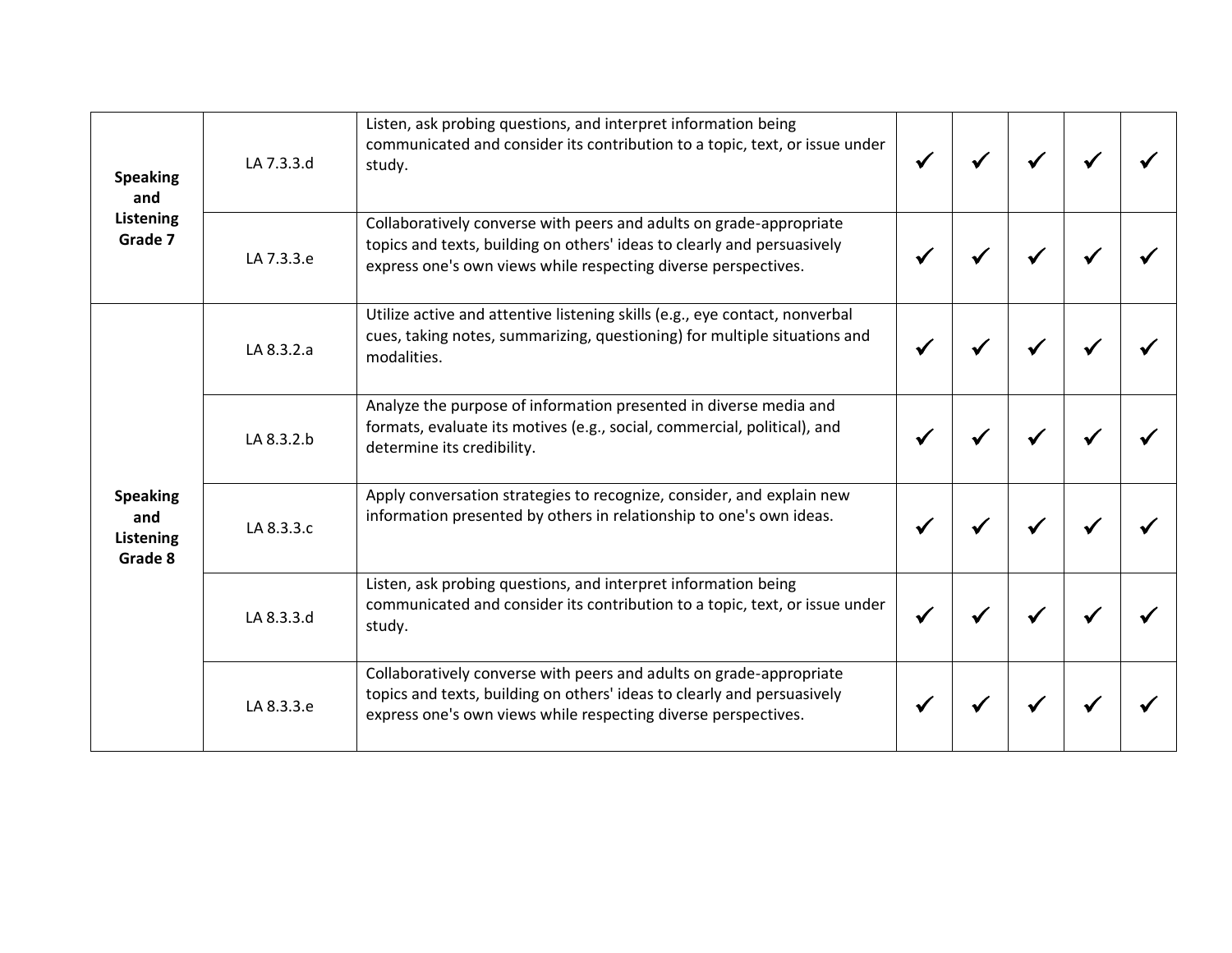|                                                                           |             |                                                                                                                            | <b>ECP Presentations</b> |                              |                      |                                          |  |  |
|---------------------------------------------------------------------------|-------------|----------------------------------------------------------------------------------------------------------------------------|--------------------------|------------------------------|----------------------|------------------------------------------|--|--|
| <b>National Health Education Standards</b><br><b>HEALTH EDUCATION 7-8</b> |             | <b>Environment and Modern</b><br>Agriculture                                                                               | <b>Healthful Eating</b>  | Modern Animal<br>Agriculture | The Ethics of Eating | Plant-Based / Cell-Based<br>Technologies |  |  |
| <b>Health</b><br><b>Education</b>                                         | Standard 1: | Students will comprehend concepts related to health promotion and disease<br>prevention to enhance health.                 |                          | $\checkmark$                 |                      | ✔                                        |  |  |
|                                                                           | Standard 2: | Students will analyze the influence of family, peers, culture, media,<br>technology and other factors on health behaviors. | $\checkmark$             | √                            |                      |                                          |  |  |
|                                                                           | Standard 3: | Students will demonstrate the ability to access valid information and products<br>and services to enhance health.          |                          | $\checkmark$                 |                      | ✔                                        |  |  |
|                                                                           | Standard 5: | Students will demonstrate the ability to use decision-making skills to enhance<br>health.                                  |                          | $\checkmark$                 |                      | ✔                                        |  |  |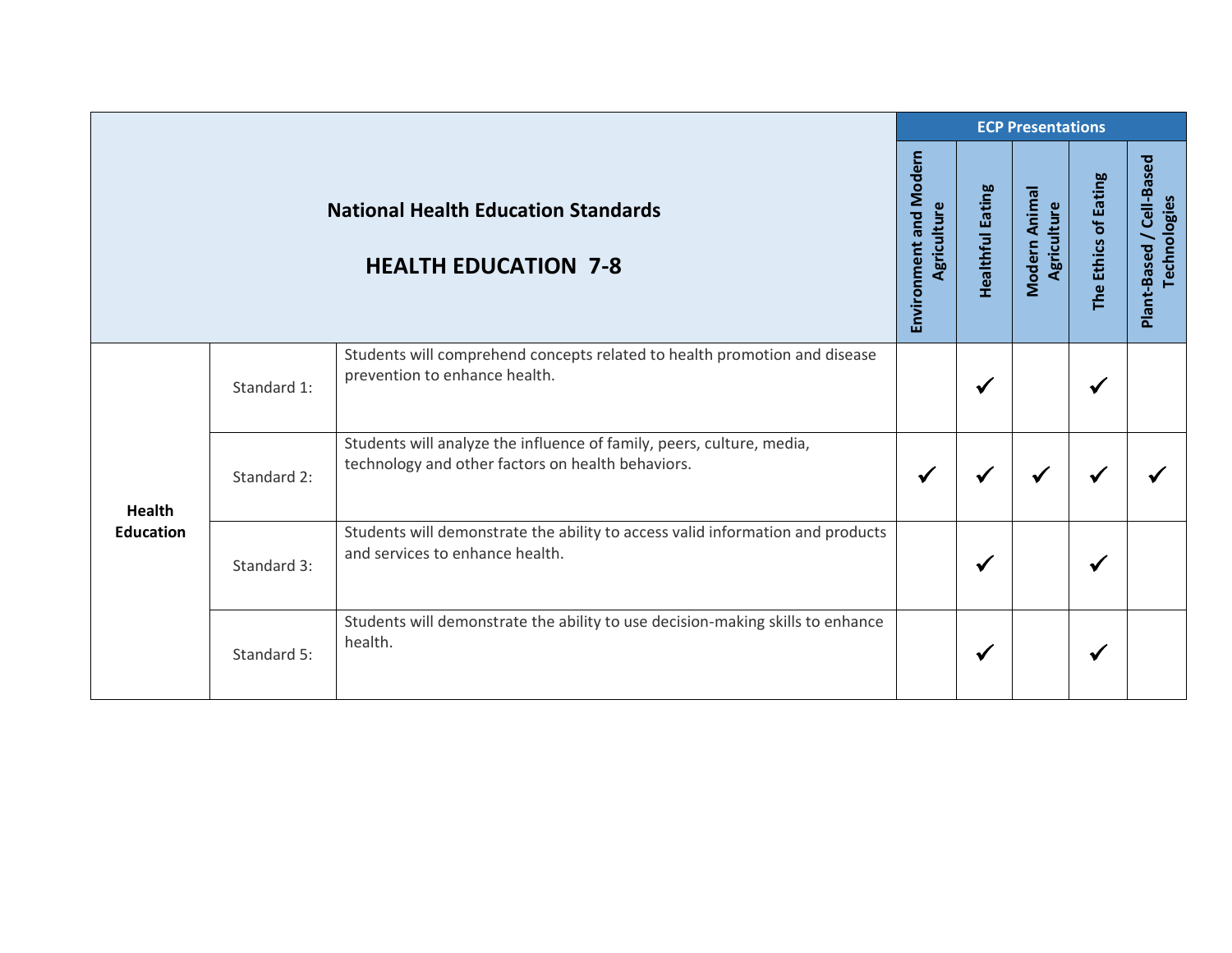|                                                                                 |             |                                                                                                                                                                 | <b>ECP Presentations</b>                     |                         |                              |                      |                                                  |  |
|---------------------------------------------------------------------------------|-------------|-----------------------------------------------------------------------------------------------------------------------------------------------------------------|----------------------------------------------|-------------------------|------------------------------|----------------------|--------------------------------------------------|--|
| Nebraska's College and Career Ready Standards for Science<br><b>SCIENCE 7-8</b> |             |                                                                                                                                                                 | <b>Modern Agriculture</b><br>Environment and | <b>Healthful Eating</b> | Modern Animal<br>Agriculture | The Ethics of Eating | <b>Based Technologies</b><br>Plant-Based / Cell- |  |
| 7 <sup>th</sup> Grade                                                           | SC.7.7.3.B  | Evaluate competing design solutions for maintaining biodiversity and<br>ecosystem services.                                                                     | $\checkmark$                                 |                         |                              | $\checkmark$         |                                                  |  |
|                                                                                 | SC.7.7.3.D  | Apply scientific principles to design a method for monitoring and increasing<br>positive human impact on the environment.                                       | $\checkmark$                                 |                         |                              | $\checkmark$         |                                                  |  |
|                                                                                 | SC.7.8.4.C  | Analyze and interpret data to provide evidence for the effects of resource<br>availability on organisms and populations of organisms in an ecosystem.           | ✔                                            |                         |                              | ✔                    |                                                  |  |
|                                                                                 | SC.7.8.4.E  | Construct an argument supported by evidence that changes to physical or<br>biological components of an ecosystem affect populations.                            | $\checkmark$                                 |                         |                              | $\checkmark$         |                                                  |  |
|                                                                                 | SC.7.13.5.C | Construct an argument supported by evidence for how increases in human<br>population and per-capita consumption of natural resources impact Earth's<br>systems. | ✔                                            |                         |                              | ✔                    |                                                  |  |